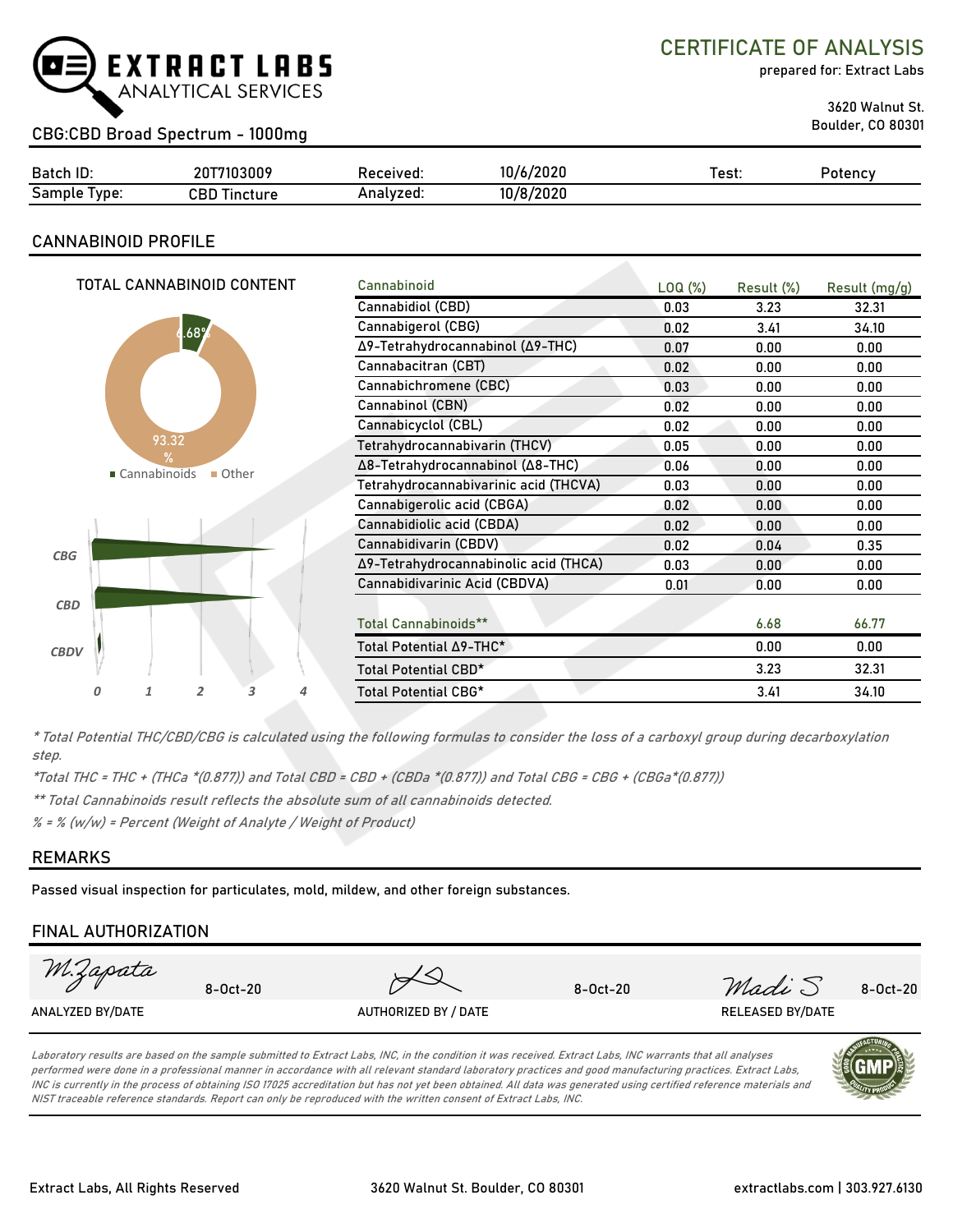

CERTIFICATE OF ANALYSIS

#### prepared for: EXTRACT LABS *1756 38TH ST.*

*BOULDER, CO 80301*

## CBG:CBD Broad Spectrum Tincture

| <b>Batch ID:</b> | 20T7103009                    | Test ID: | T000099914                   |
|------------------|-------------------------------|----------|------------------------------|
| Reported:        | 5-Oct-2020                    | Method:  | TM24, TM25, TM26, TM27, TM28 |
| Type:            | Concentrate                   |          |                              |
| Test:            | <b>Microbial Contaminants</b> |          |                              |
|                  |                               |          |                              |

# MICROBIAL CONTAMINANTS

| <b>Contaminant</b>                     | Result (CFU/g)* |  |
|----------------------------------------|-----------------|--|
| <b>Total Aerobic Count**</b>           | None Detected   |  |
| <b>Total Coliforms**</b>               | None Detected   |  |
| <b>Total Yeast and Molds**</b>         | None Detected   |  |
| E. coli                                | Absent          |  |
| STEC and 0157 E. coli                  | None Detected   |  |
| <b>Salmonella</b>                      | None Detected   |  |
| * CFU/g = Colony Forming Unit per Gram |                 |  |

*\*\* Values recorded in scientific notation, a common microbial practice of expressing numbers that are too large to be conveniently* 

 *written in decimal form.*

*Examples: 10^2 = 100 CFU 10^3 = 1,000 CFU 10^4 = 10,000 CFU 10^5 = 100,000 CFU*

#### NOTES:

TYM: None Detected Free from visual mold, mildew, and foreign matter Total Aerobic: None Detected Coliforms: None Detected

## FINAL APPROVAL

Tori King 5-Oct-2020 1:40 PM

Greg Zimpfer 5-Oct-2020 3:09 PM

PREPARED BY / DATE APPROVED BY / DATE

*Testing results are based solely upon the sample submitted to Botanacor Laboratories, LLC, in the condition it was received. Botanacor Laboratories, LLC warrants that all analytical work is conducted professionally in accordance with all applicable standard laboratory*  practices using validated methods. Data was generated using an unbroken chain of comparison to NIST traceable Reference Standards and *Certified Reference Materials. This report may not be reproduced, except in full, without the written approval of Botanacor Laboratories, LLC. ISO/IEC 17025:2005 Accredited A2LA Certificate Number 4329.03*



Botanacor Laboratories™, All Rights Reserved | 1301 S Jason St Unit K, Denver, CO 80223 | 888.800.8223 | www.botanacor.com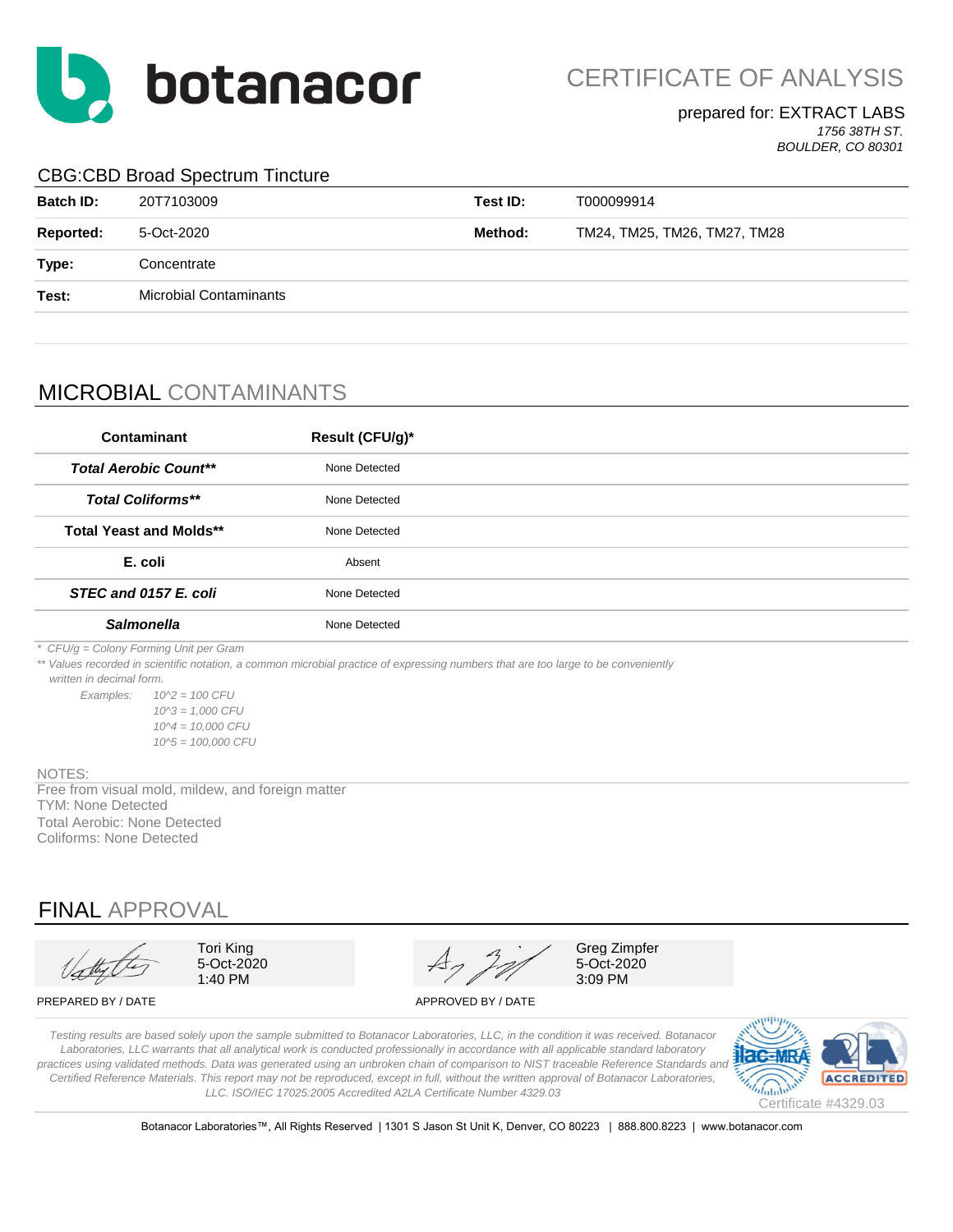

CERTIFICATE OF ANALYSIS

prepared for: Extract Labs

 3620 Walnut St. Boulder, CO 80301

## CBG:CBD Broad Spectrum - 1000mg

| Batch ID:       | 7103009<br>201                 | Received: | /2020             | Test. | Residual<br>Solvents |
|-----------------|--------------------------------|-----------|-------------------|-------|----------------------|
| Sample<br>'vpe: | <b>CBG:CBD Tir</b><br>Tincture | Analvzed. | 1010<br>10/2/2020 |       |                      |

#### RESIDUAL SOLVENTS

| <b>SOLVENT</b>           | <b>REPORTABLE RANGE</b> | <b>RESULT</b> (ppm) |
|--------------------------|-------------------------|---------------------|
| Acetone                  | 100-1000                | 0.00                |
| Acetonitrile             | 100-1000                | 0.00                |
| Benzene                  | $0.2 - 4$               | 0.00                |
| <b>Butanes</b>           | 100-1000                | 0.00                |
| Ethanol                  | 100-1000                | 0.00                |
| <b>Ethyl Acetate</b>     | 100-1000                | 0.00                |
| Heptane                  | 100-1000                | 0.00                |
| <b>Hexanes</b>           | $6 - 120$               | 0.00                |
| <b>Isopropyl Alcohol</b> | 100-1000                | 0.00                |
| Methanol                 | 100-1000                | 0.00                |
| Pentane                  | 100-1000                | 0.00                |
| Propane                  | 100-1000                | 0.00                |
| Toluene                  | $18 - 360$              | 0.00                |
| Xylenes                  | 43-860                  | 0.00                |

#### REMARKS

Passed visual inspection for particulates, mold, mildew, and other foreign substances.

#### FINAL AUTHORIZATION

M.Zapata

2-Oct-20 2-Oct-20 2-Oct-20  $\mathcal{M}$  2-Oct-20  $\mathcal{M}$   $\mathcal{M}$ 

ANALYZED BY/DATE AUTHORIZED BY / DATE AUTHORIZED BY / DATE RELEASED BY/DATE

Laboratory results are based on the sample submitted to Extract Labs, INC, in the condition it was received. Extract Labs, INC warrants that all analyses performed were done in a professional manner in accordance with all relevant standard laboratory practices and good manufacturing practices. Extract Labs, INC is currently in the process of obtaining ISO 17025 accreditation but has not yet been obtained. All data was generated using certified reference materials and NIST traceable reference standards. Report can only be reproduced with the written consent of Extract Labs, INC.